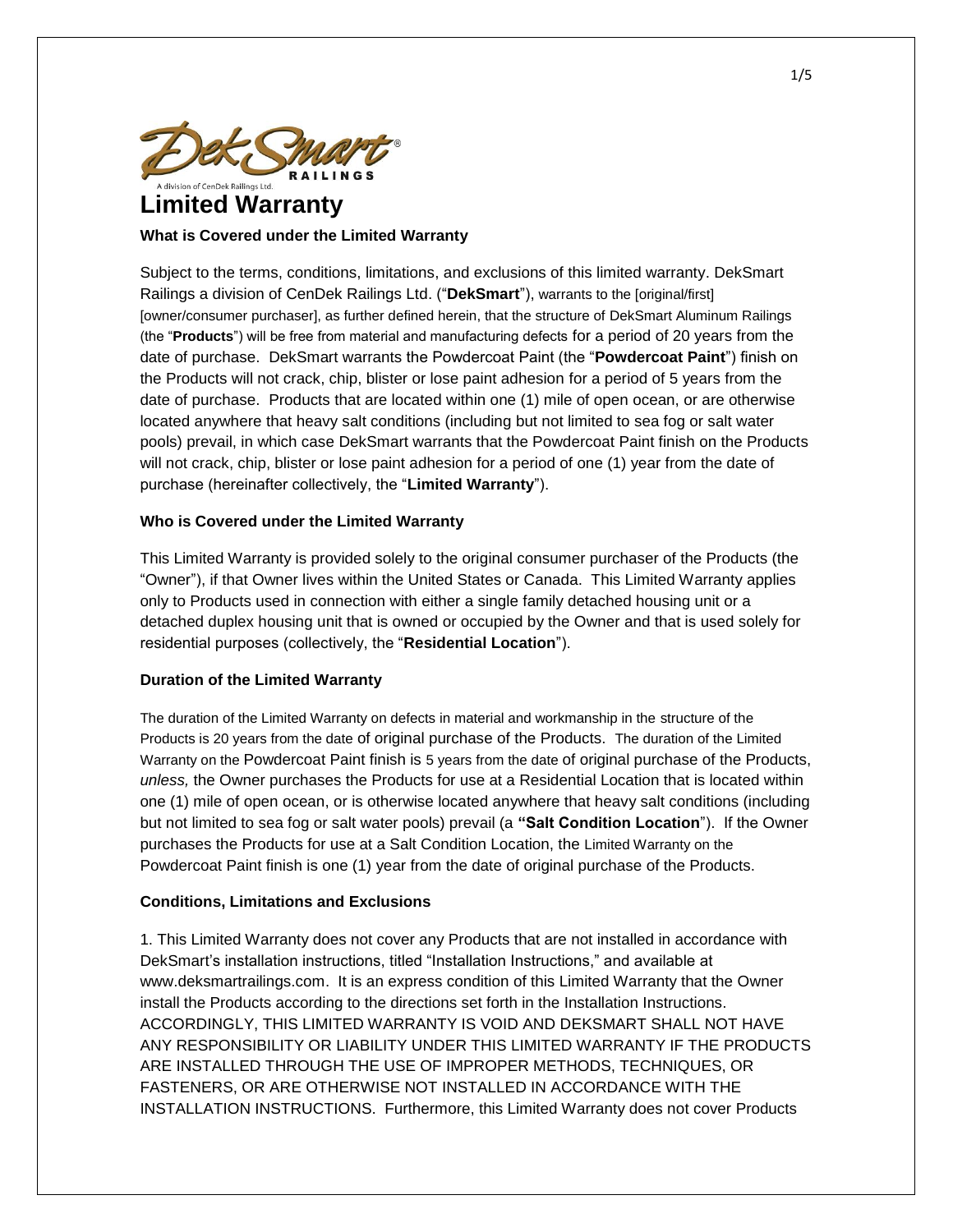that have been subject to welding, drilling, cutting or any other fabrication that is not called for in DekSmart's Installation Instructions.

2. This Limited Warranty does not cover any Products that are not maintained in accordance with DekSmart's care and maintenance instructions, titled "DekSmart Care And Maintenance" and available at www.deksmartrailings.com. It is an express condition of this Limited Warranty that the Owner maintain the Products according to the directions set forth in DekSmart's Care and Maintenance Instructions. ACCORDINGLY, THIS LIMITED WARRANTY IS VOID AND DEKSMART SHALL NOT HAVE ANY RESPONSIBILITY OR LIABILITY UNDER THIS LIMITED WARRANTY IF THE OWNER DOES NOT COMPLY WITH DEKSMART'S CARE AND MAINTENANCE INSTRUCTIONS.

3. This Limited Warranty does not cover any Products that are not installed in accordance with applicable local building codes ("**Local Building Codes**"). It is an express condition of this Limited Warranty that the Owner install the Products according to applicable Local Building Codes. ACCORDINGLY, THIS LIMITED WARRANTY IS VOID AND DEKSMART SHALL NOT HAVE ANY RESPONSIBILITY OR LIABILITY UNDER THIS LIMITED WARRANTY IF THE OWNER DOES NOT COMPLY WITH APPLICABLE LOCAL BUILDING CODES.

4. This Limited Warranty does not cover screws or other fasteners, nor plastic, nor vinyl parts used in the assembly or installation of the Products.

5. This Limited Warranty does not cover damage to the Products due to usage, normal wear and tear or weathering (including, but not limited to, normal weathering due to the damaging effects of sunlight).

6. This Limited Warranty does not cover damage (including but not limited to surface deterioration, warping, cracking, crazing, distortion, chalking, scratching, fading, soiling, or staining) that is caused by abnormal, or extreme weather, or environmental conditions such as:.

- a. airborne stains;
- b. mold;
- c. mildew;
- d. extreme weather (such as extreme cold temperatures, excessive heat sources or unusual or excessive reflective heat sources);
- e. extreme atmosphere (such as corrosive atmospheric contaminants **I.E.** chemical fumes, (air) pollution, seacoast environment, salt or salt air conditions) (*See* "DURATION OF LIMITED WARRANTY" FOR FURTHER LIMITATIONS TO THIS LIMITED WARRANTY IF THE PRODUCTS ARE LOCATED IN A SALT CONDITION LOCATION).

7. This Limited Warranty does not cover claimed defects, malfunctions or failures of the Products resulting from misuse, abuse, or neglect, including but not limited to:

- a. improper storage prior to installation;
- b. improper installation, assembly or maintenance;
- c. exposure or subjection to abnormal residential use;
- d. accidental or intentional damage due to a collision**,** crash, vandalism**,** or the impact of foreign objects; and
- e. the use of harmful or corrosive chemicals, including but not limited to, the use of harmful cleaning compounds**,** pesticides, fumes**,** harmful or corrosive products**,** or vapors.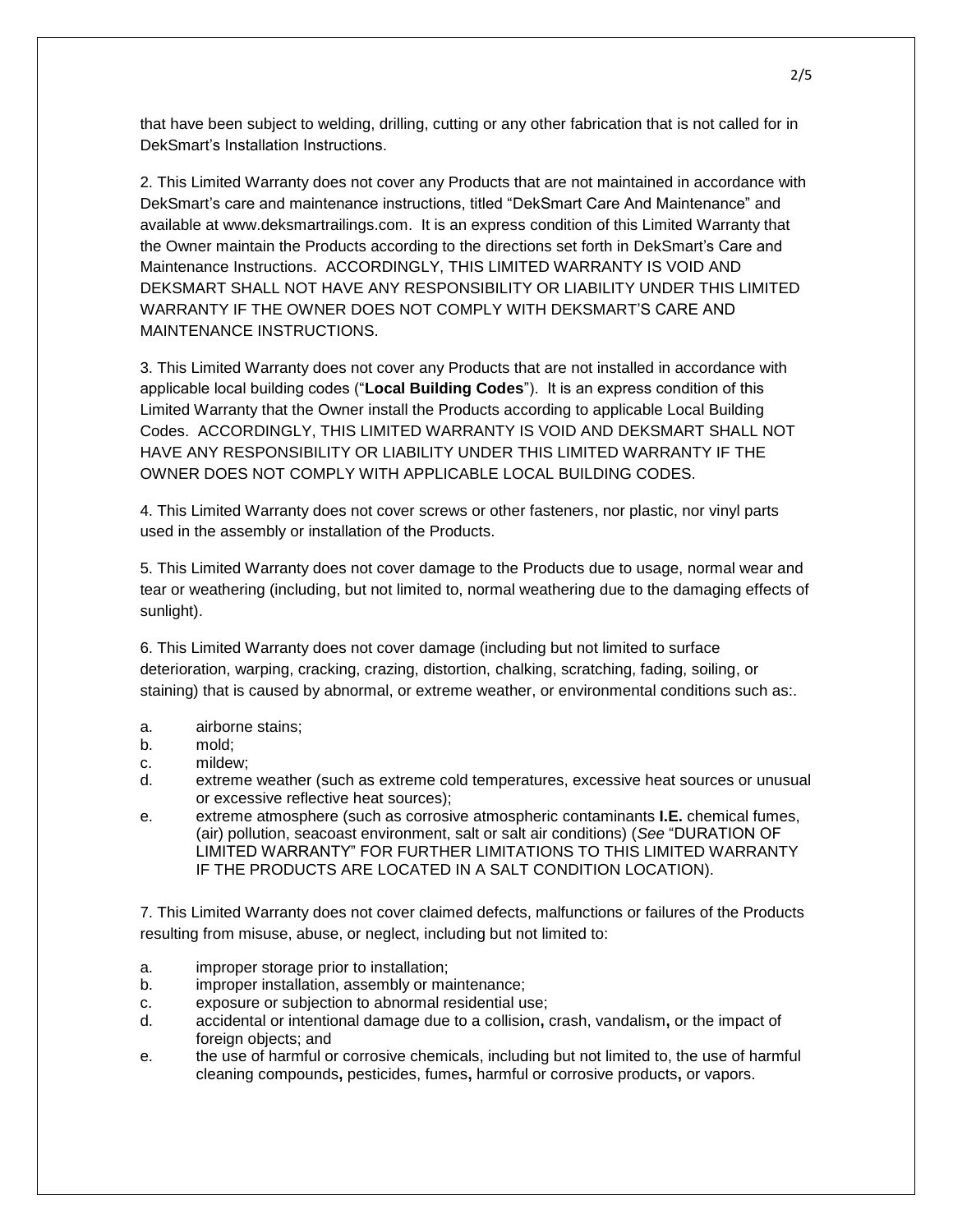8. This Limited Warranty does not cover Products that have been damaged due to the settlement or the structural shrinkage, distortion or expansion of the structure of the Residential Location.

9. This Limited Warranty does not cover any Products that have been modified, altered or changed in any manner. It is an express condition of this Limited Warranty that the Products not be modified, altered or changed in any manner. ACCORDINGLY, THIS LIMITED WARRANTY IS VOID AND DEKSMART SHALL NOT HAVE ANY RESPONSIBILITY OR LIABILITY UNDER THIS LIMITED WARRANTY IF THE PRODUCTS HAVE BEEN MODIFIED, ALTERED OR CHANGED IN ANY MANNER.

10. This Limited Warranty is void and DekSmart shall not have any responsibility or liability under this Limited Warranty if the Products are combined or used with a competitor's products or systems.

11. This Limited Warranty does not cover Products that were not purchased in new condition from an authorized DekSmart dealer. It is an express condition of this Limited Warranty that the Products be purchased in new condition from an authorized DekSmart dealer. Call 778-516-6000 for a dealer near you or email your inquiry to info@cendekrailings.com. ACCORDINGLY, THIS LIMITED WARRANTY IS VOID AND DEKSMART SHALL NOT HAVE ANY RESPONSIBILITY OR LIABILITY UNDER THIS LIMITED WARRANTY IF THE PRODUCTS WERE NOT PURCHASED IN NEW CONDITION FROM AN AUTHORIZED DEKSMART DEALER.

12. This Limited Warranty does not cover Products that are installed in Residential Locations that experience winds exceeding 60 miles per hour (96 kilometers per hour). It is an express condition of this Limited Warranty that the Products be installed in Residential Locations that experience winds of less than 60 miles per hour (96 kilometers per hour). ACCORDINGLY, THIS LIMITED WARRANTY IS VOID AND DEKSMART SHALL NOT HAVE ANY RESPONSIBILITY OR LIABILITY UNDER THIS LIMITED WARRANTY IF THE PRODUCTS ARE INSTALLED IN RESIDENTIAL LOCATIONS THAT EXPERIENCE WINDS EXCEEDING 60 MILES PER HOUR (96 KILOMETERS PER HOUR). IF THE OWNER IS UNSURE ABOUT WIND CONDITIONS IN HIS OR HER RESIDENTIAL LOCATION, THE OWNER SHOULD CONSULT A PROFESSIONAL ENGINEER TO DETERMINE IF THE PRODUCTS ARE SUITABLE FOR THE RESIDENTIAL LOCATION.

13. This Limited Warranty does not cover any problems which result from conditions beyond DekSmart's control including, but not limited to, acts of God (such as floods, earthquakes, hurricanes, tornados, volcanoes and volcanic ash, lightning, windstorm, hail or fires), government restrictions, or domestic or international problems such as wars or insurrections, strikes, explosions, riots, civil disturbances, and/or labor disputes, or any other causes beyond DekSmart's control.

**Non-Assignable and Non-Transferable; Termination of Limited Warranty; Limited Warranty Extends Only to First Consumer Purchaser. This warranty does not cover product which were not purchased from an authorized DekSmart dealer.**

This Limited Warranty is NON-ASSIGNABLE AND NON-TRANSFERABLE. Accordingly, coverage under this Limited Warranty WILL TERMINATE UPON ASSIGNMENT OR TRANSFER OF THE PRODUCTS AND/OR THE RESIDENTIAL LOCATION to subsequent and non-original purchasers or owners.

**What The Purchaser Must Do To Get Limited Warranty Service**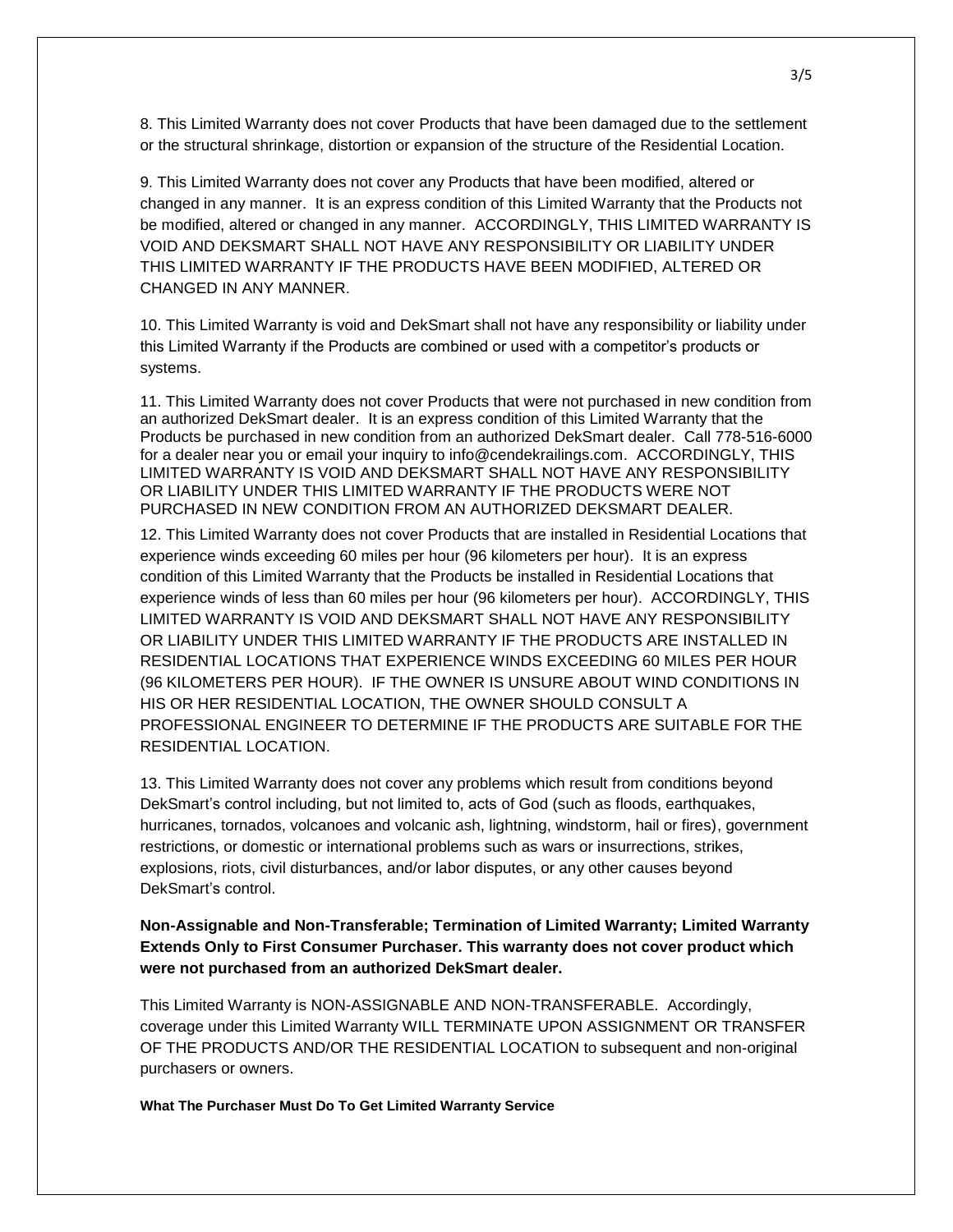To make a claim under this Limited Warranty, the Owner must send a claim, (a blank copy is available at [www.deksmartrailings.com](http://www.deksmartrailings.com/) in writing (the "Claim") to DekSmart within 14 days of the discovery of the defect or circumstances giving rise to the Claim. The Purchaser must mail the Claim to DekSmart Railings 9685 Agur St. Summerland, B.C. Canada V0H1Z2. The Claim must include: 1) a full description of the defect; 2) photographs of the defect; and 3) the original purchase receipt from an authorized DekSmart dealer for the Products. DekSmart shall then have a reasonable opportunity to investigate the Claim before it is required to provide any relief under this Limited Warranty, and DekSmart will not be required to provide relief pursuant to this Limited Warranty without being given a reasonable opportunity to investigate the Claim. During its investigation, DekSmart may request additional information from the Purchaser in order to determine whether all conditions set forth in this Limited Warranty have been satisfied, and whether any limitations or exclusions may apply. The Owner must respond promptly to DekSmart's requests for such additional information.

## **What DekSmart Will Do Under The Limited Warranty**

If, after investigating a Claim made under this Limited Warranty, DekSmart determines that the Products are defective and that the Claim under this Limited Warranty is valid, DekSmart will repair or replace the Products, or any part of the Products deemed defective by DekSmart, at DekSmart's discretion. This will be the sole remedy available under this Limited Warranty. In no event shall the liability of DekSmart exceed the purchase price of the defective Products. In the event of repair or replacement under this Limited Warranty, the Limited Warranty applicable to the replacement material or to the repaired Products will extend only for the time remaining under this Limited Warranty.

DekSmart reserves the right to discontinue or change the design or color of the Products at any time and without notice or liability. DekSmart does not **guarantee** that replacement Products provided by DekSmart in connection with this Limited Warranty will match the design or color of the original Products. If, for any reason, Products are no longer available from DekSmart at the time that DekSmart acknowledges that a Claim will be covered under this Limited Warranty, DekSmart may substitute other Products determined in its sole discretion to be of comparable quality and price.

## **What DekSmart Will Not Do Under The Limited Warranty**

To the extent permitted by applicable law, DekSmart will not pay for any labor, installation, non-Products materials (including, but not limited to, screws or other fasteners), shipping, removal and/or disposal costs incurred in connection with the repair or replacement of the Products (the "**Uncovered Costs**"). The Uncovered Costs, along with any additional costs and expenses beyond the original purchase price of the Products, shall be the Owner's sole responsibility and are excluded from coverage under this Limited Warranty.

#### **Limitation of Damages**

TO THE MAXIMUM EXTENT PERMITTED BY APPLICABLE LAW, IN NO EVENT SHALL DEKSMART BE LIABLE FOR ANY INDIRECT, SPECIAL, INCIDENTAL, EXEMPLARY OR CONSEQUENTIAL DAMAGES OF ANY KIND OR NATURE (INCLUDING, BUT NOT LIMITED TO, DAMAGES FOR: LOSS OF BUSINESS OR PROFITS, INJURY OR DAMAGE TO PROPERTY OR PERSONS, OR ANY LABOR OR OTHER COSTS OR EXPENSES INCURRED IN CONNECTION WITH REPAIRING AND/OR REPLACING THE PRODUCTS), WHETHER FOR BREACH OF WARRANTY, BREACH OF CONTRACT, TORT OR OTHERWISE. IN NO EVENT SHALL THE LIABILITY OF DEKSMART EXCEED THE PURCHASE PRICE OF THE PRODUCTS.